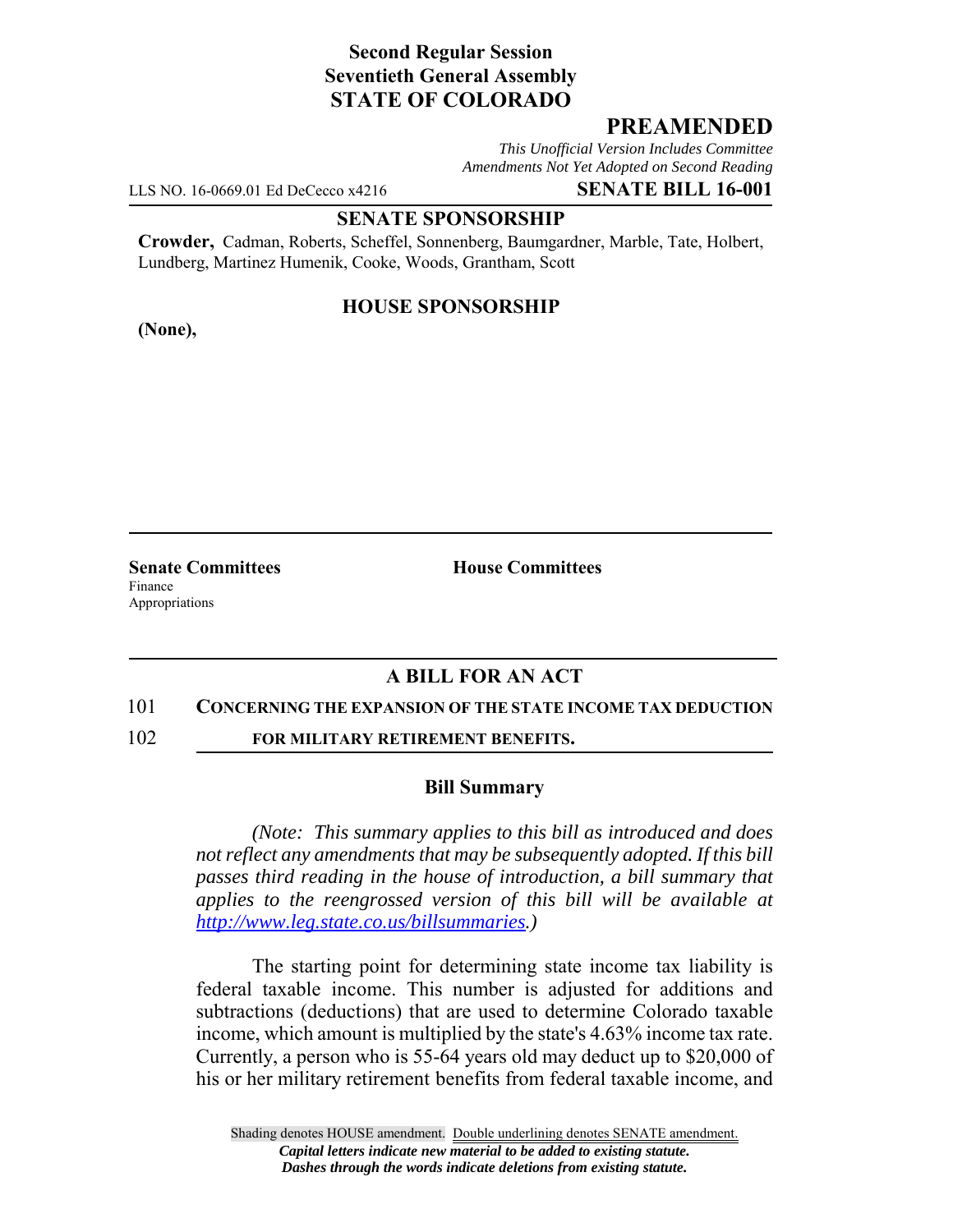a person who is 65 years old or older may deduct up to \$24,000.

With respect to military retirement benefits, the bill eliminates these limits and allows a person to claim a state income tax deduction for the entire amount.

 *Be it enacted by the General Assembly of the State of Colorado:* **SECTION 1.** In Colorado Revised Statutes, 39-22-104, **amend** (4) (f) (III); and **add** (4) (f) (IV) as follows: **39-22-104. Income tax imposed on individuals, estates, and trusts - single rate - definitions - repeal.** (4) There shall be subtracted from federal taxable income: (f) (III) For income tax years commencing on or after January 1, 8 1989, amounts subtracted under this paragraph (f) shall not exceed twenty thousand dollars per tax year; except that: (A) For income tax years commencing on or after January 1, 2000, amounts subtracted under subparagraph (I) of this paragraph (f) shall not exceed twenty-four thousand dollars per tax year for any individual who 13 is sixty-five years of age or older at the close of the taxable year; For the 14 purpose of determining the exclusion allowed by this paragraph (f), in the case of a joint return, social security benefits included in federal taxable income shall be apportioned in a ratio of the gross social security benefits 17 of each taxpayer to the total gross social security benefits of both taxpayers. For the purposes of this paragraph (f), "pensions and annuities" means retirement benefits that are periodic payments attributable to 20 personal services performed by an individual prior to his or her retirement 21 from employment and that arise from an employer-employee relationship, from service in the uniformed services of the United States, or from contributions to a retirement plan which are deductible for federal income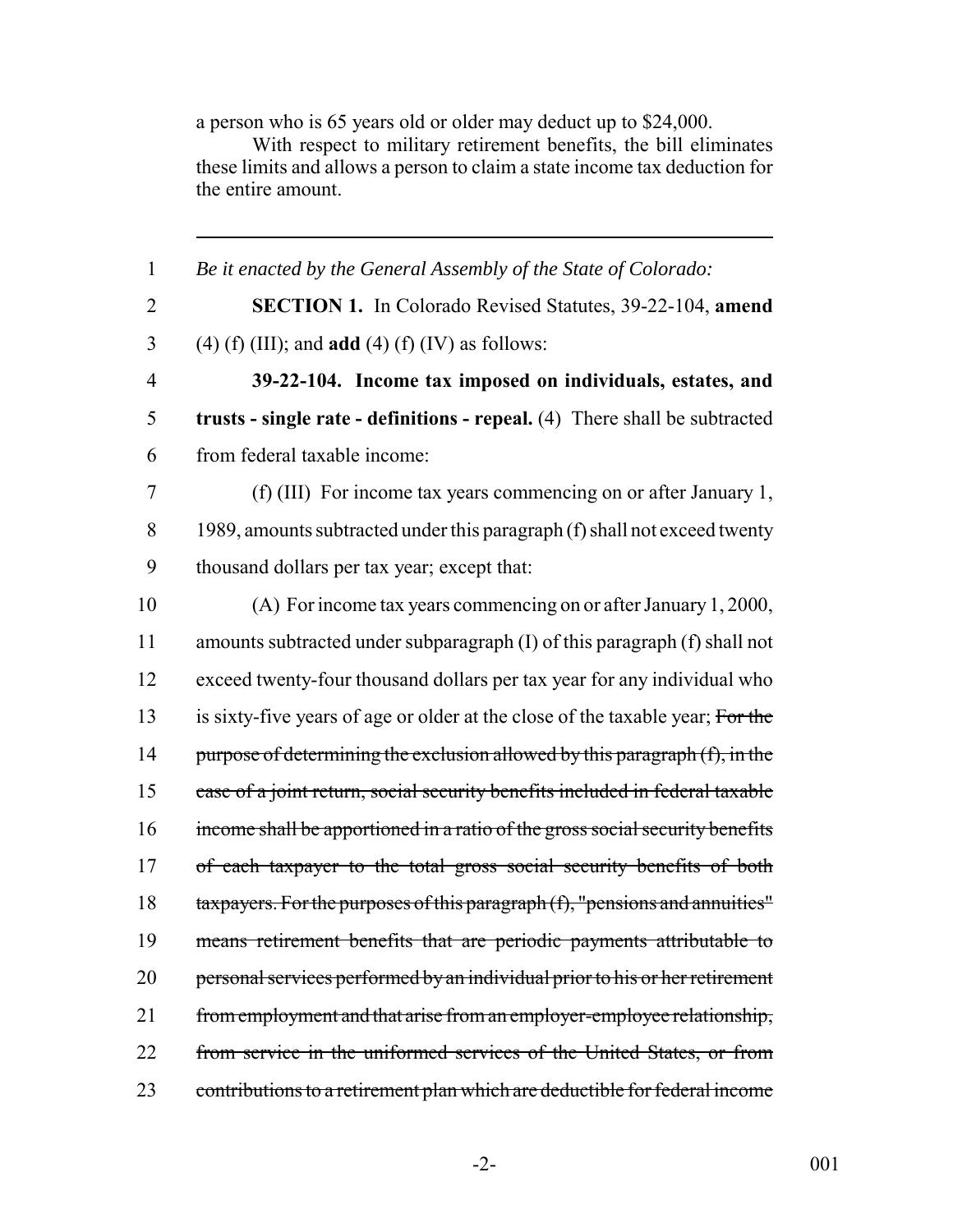tax purposes. "Pensions and annuities" includes lump-sum distributions 2 from pension and profit sharing plans to the extent that such distributions 3 qualify for the tax-averaging computation under section (e) (1) of the internal revenue code, distributions from individual retirement arrangements and self-employed retirement accounts to the extent that such distributions are not deemed to be premature distributions for federal income tax purposes, amounts received from fully matured privately purchased annuities, social security benefits, and amounts paid from any such sources by reason of permanent disability or death of the person 10 entitled to receive the benefits. AND

 (B) FOR INCOME TAX YEARS COMMENCING ON OR AFTER JANUARY 12 1, 2017, THERE IS NO LIMIT ON THE AMOUNT SUBTRACTED UNDER 13 SUBPARAGRAPH (I) OF THIS PARAGRAPH (f) FOR AN AMOUNT RECEIVED AS 14 A PENSION OR ANNUITY THAT ARISES FROM AN INDIVIDUAL'S SERVICE IN THE UNIFORMED SERVICES OF THE UNITED STATES. AMOUNTS RECEIVED FROM ALL OTHER TYPES OF PENSIONS OR ANNUITIES ARE SUBJECT TO THE OTHER LIMITS SET FORTH IN THIS SUBPARAGRAPH (III) WITHOUT REGARD

18 TO THE AMOUNT SUBTRACTED UNDER THIS SUB-SUBPARAGRAPH (B).

 (IV) FOR THE PURPOSE OF DETERMINING THE EXCLUSION ALLOWED BY THIS PARAGRAPH (f), IN THE CASE OF A JOINT RETURN, SOCIAL SECURITY BENEFITS INCLUDED IN FEDERAL TAXABLE INCOME SHALL BE APPORTIONED IN A RATIO OF THE GROSS SOCIAL SECURITY BENEFITS OF EACH TAXPAYER TO THE TOTAL GROSS SOCIAL SECURITY BENEFITS OF 24 BOTH TAXPAYERS. FOR THE PURPOSES OF THIS PARAGRAPH (f), "PENSIONS OR ANNUITIES" MEANS RETIREMENT BENEFITS THAT ARE PERIODIC PAYMENTS ATTRIBUTABLE TO PERSONAL SERVICES PERFORMED BY AN INDIVIDUAL PRIOR TO HIS OR HER RETIREMENT FROM EMPLOYMENT AND

-3- 001